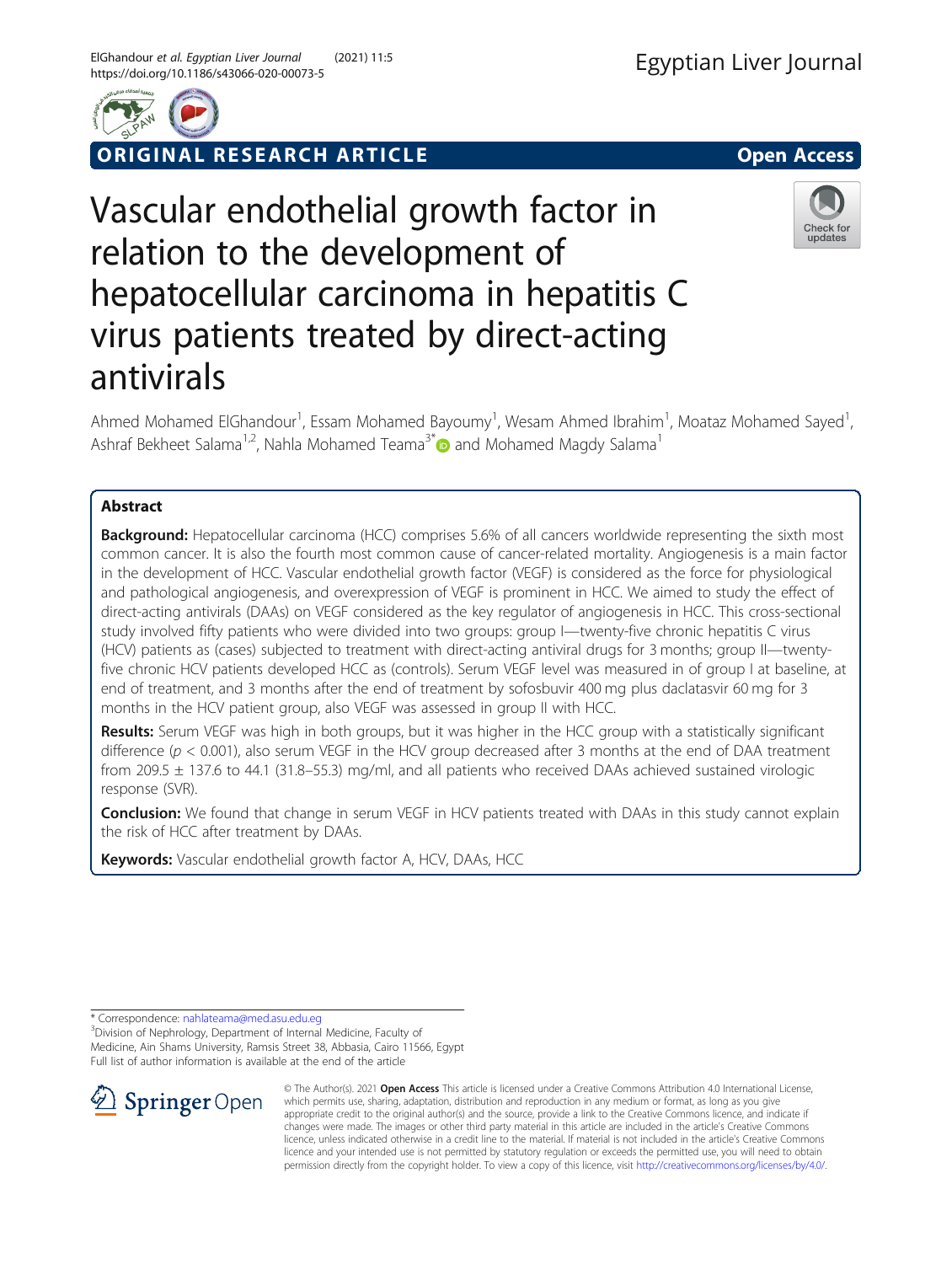# Background

Liver cancer occupies the sixth rank among common cancers and the fourth among the leading causes of cancer-associated mortalities [[1](#page-5-0)]. Hepatocellular carcinoma (HCC) is considered the commonest liver cancer worldwide [\[2](#page-5-0)]. Chronic infection with HCV is considered the most common etiology for HCC [\[3](#page-5-0)]. The direct-acting antiviral agents (DAAs) recently improve the standards of therapy that achieve complete cure of hepatitis C virus infection, which in turn leads to a decreased risk of developing HCC and its associated high mortality [[4\]](#page-5-0).

Although the novel therapies are effective in treatment, they did not manage to reduce the risk of HCC in those with higher degrees of liver cirrhosis to zero percent [[5\]](#page-5-0). Cirrhosis plays an important role in the occurrence of HCC since the majority of HCV patients who develop HCC are cirrhotic, and patients with advanced cirrhosis are highly prone to develop HCC even after achieving sustained virologic response (SVR) [[6\]](#page-5-0). Many studies have shown the effect of DAA regimens on HCC recurrence and development; however, neither of them could confirm this relation [[1](#page-5-0), [7](#page-5-0)–[9](#page-5-0)].

AFP has limited sensitivity (41–65%) for the detection hepatocellular carcinoma especially in its early phases. It is not secreted in all cases of HCC, and its serum levels may be within normal ranges in about 40% of patients with HCC. So, detection of serum AFP only is not a reliable indicator in the early phases of HCC [\[10](#page-5-0)]. Therefore, the presence of an alternative marker for HCC is important. It was reported that vascular endothelial growth factor (VEGF) is only detected in HCC cells but not in benign liver tissues, and can thus be used as an excellent marker for the diagnosis of early HCC [\[11\]](#page-5-0).

VEGF signaling is the main regulator of angiogenesis, which is impaired in most solid types of cancer as liver tumors' growth needs high vascularity through new blood vessel formation to suffice its increased metabolic demands [\[12](#page-5-0)]. HCV can affect the process of angiogenesis through triggering of hypoxia-inducible factor 1 alpha (HIF-1 $\alpha$ ) that turns into increased VEGF expression [\[13](#page-5-0)]. Also, HCV activates the signal transducer and activator of transcription 3 (STAT3) which stimulates both the transcriptional activity of androgen receptors and VEGF expression [[14](#page-5-0)].

We aimed to study the impact of DAAs on VEGF expression which is the key regulator of angiogenesis in HCC.

#### Methods

We included fifty adult patients from Ain Shams University Hospitals; they were divided into two groups:

• Group I (case group): twenty-five chronic HCV patients as evidenced by positive HCV Ab (at least 6

months duration) and detectable quantitative HCV-RNA were subjected to the treatment of hepatitis C virus by sofosbuvir 400 mg plus daclatasvir 60 mg for 3 months (HCV HCC-free group) and all patients achieved SVR.

 Group II (control group): twenty-five HCV patients who developed HCC. HCC was confirmed by triphasic abdominal CT with contrast verifying criteria of HCC (HCV related HCC patients).

Any causes of chronic liver disease other than HCV such as hepatitis B virus (HBV) were excluded. We also excluded patients with morbid obesity, dyslipidemia, diabetes mellitus, and patients with any malignancy other than HCC. Also, patients with rheumatoid arthritis, pregnant females, and patients with decompensated liver disease (Child-Pugh C) were excluded from the study.

All patients were subjected to the following:

Full history and clinical examination and the following laboratory tests:

- Complete blood count (CBC).
- Serum creatinine.
- Aspartate aminotransferase (AST), alanine aminotransferase (ALT), and serum albumin.
- PCR quantitative for HCV.
- Serum alpha-fetoprotein level (AFP).
- Serum vascular endothelial growth factor normal range (27–30 ng/ml) was assessed for all patients included in both groups.
	- For group I, VEGF was assessed before starting antiviral treatment (baseline) then at the end of treatment, 1 month after the end of treatment, and 3 months after the end of treatment (SVR).
	- For group II, VEGF was assessed at the beginning of the study.
- Radiological examination: pelviabdominal ultrasound.

#### Sample size calculation

After reviewing the literatures [\[15,](#page-5-0) [16\]](#page-5-0), we used G\*POWER statistical programming version 3.1.9.4 (Franz Faul, University at Kiel, Germany) to calculate the sample size per group. Using  $a = 0.05$ , a power of 90%, an effect size of 0.628, and an allocation ration of 1:1 showed that the minimum required sample size to avoid type II error is 58 patients (29 patients in each group) was needed. Four patients were lost to follow-up from each group. So, there were 25 patients in each group.

# Statistical analysis

We used SPSS (Statistical Package for Social Sciences) for Windows version 24 (SPSS Inc., Chicago, IL, USA).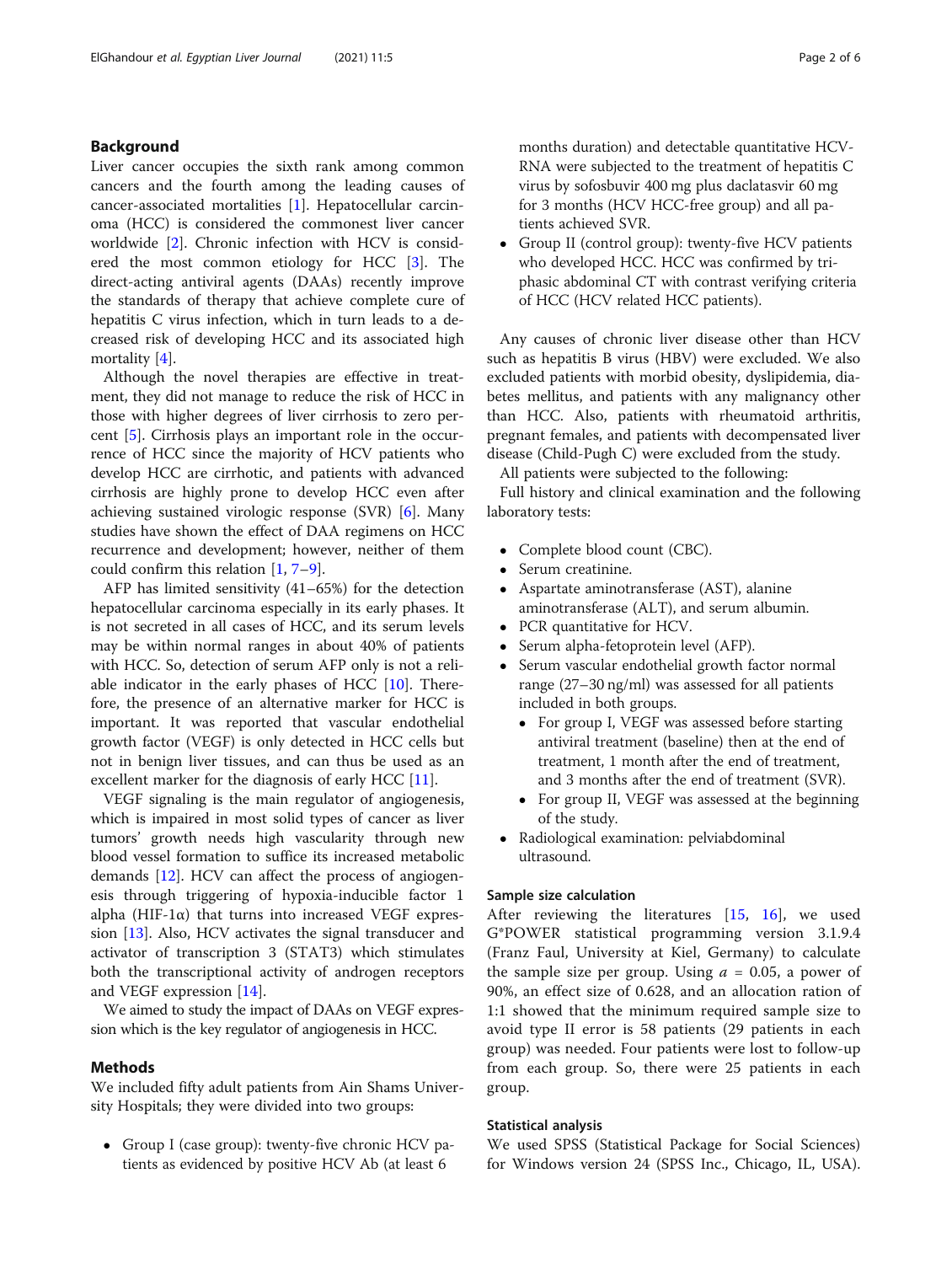Numerical data were expressed in terms of mean and standard deviation (mean  $\pm$  SD) if normally distributed or median and inter-quartile range if not normally distributed. Normality was tested using the Shapiro-Wilk test. Pearson and Spearman correlations were used to test the association between the numerical dependent and independent variables. The Friedman test was used to test the difference between paired numerical data. We conducted a linear regression analysis to test the absolute relations between dependent and independent variables. P value less than 0.05 was sufficient enough to show the statistical significance.

# Results

This study was conducted on fifty patients. Both groups were age- and sex-matched. They were subdivided into two groups.

- Group I (HCV HCC-free group): twenty-five HCV patients were subjected to the treatment of chronic hepatitis C virus by DAAs.
- Group II (HCV-related HCC group): twenty-five HCV patients who developed HCC.

As regards the demographic data, there were no statistically significant differences in age and sex, although all patients had normal body weight but significantly higher median BMI in the HCC group compared with the other  $(p < 0.001)$ . Concerning laboratory findings, patients in the HCC group had statistically significantly lower levels of hemoglobin and platelets than others in the HCV group ( $p < 0.001$ ,  $p < 0.001$ , respectively), but serum creatinine levels were significantly higher in the HCC group than in the HCV group ( $p < 0.001$ ).

Also, AFP was dramatically higher in the HCC group  $(p < 0.001)$  than in the HCV group. Concerning liver functions, bilirubin levels were significantly higher in HCC group ( $p < 0.001$ ), both groups had similar ALT and AST levels ( $p = 0.15$ ,  $p = 0.39$ , respectively). However, albumin levels were significantly higher in the HCV group ( $p < 0.001$ ) as shown in Table 1.

HCC patients had significantly higher levels of VEGF compared to HCV patients (488.01  $\pm$  194.5 versus 209.5 ± 137.6, respectively).

For HCV patients, there was a positive correlation between baseline VEGF levels and BMI, bilirubin, AST, PCR, and AFP levels. VEGF was negatively correlated with age, Hb levels, platelet count, albumin level, ALT level, and creatinine levels. However, none of those correlations was statistically significant as shown in Table [2.](#page-3-0)

For HCC patients, there was a positive correlation with age, bilirubin levels, ALT levels, AST levels, and AFP levels. There was a negative correlation between baseline VEGF levels and BMI of patients, Hb levels, platelets count, Alp levels, and creatinine levels. Only AST levels showed a significant correlation with baseline VEGF in HCC patients ( $p < 0.001$ ) as shown in Table [2](#page-3-0).

On follow-up of HCV patients, treatment with DAAs could significantly decrease VEGF values at the end of the treatment period, 1 month after treatment ( $p \lt \theta$ 0.001), and even 3 months post-treatment (Table [3\)](#page-3-0).

There was a positive correlation between VEGF values and age of patients, platelets count, bilirubin levels Alp levels, and PCR values. Age of patients and PCR values

**Table 1** Comparison between the 2 groups regarding demographic and laboratory findings

|                                 | HCV group $(n = 25)$  | HCC group $(n = 25)$ | P value |
|---------------------------------|-----------------------|----------------------|---------|
| Gender#                         |                       |                      |         |
| Male                            | 17(50)                | 17(50)               | 1.00    |
| Female                          | 8(50)                 | 8(50)                |         |
| Age (years)                     | $58.6 \pm 4.4*$       | $59 \pm 4.2*$        | 0.74    |
| BMI                             | 20 (19-22)**          | $24(22-25)$ **       | < 0.001 |
| Hemoglobin (gm/dl)              | $13(11.75-15)$ **     | $9.54 \pm 1.33*$     | < 0.001 |
| Platelets (10 <sup>3</sup> /UI) | 220 (153.5 - 240)**   | $89.8 \pm 17.76*$    | < 0.001 |
| Bilirubin (mg/dl)               | $0.8(0.7-0.95)$ **    | $2.4$ (1.9-3.9)**    | < 0.001 |
| Albumin (g/dl)                  | $3.82 \pm 0.34*$      | $2.99 \pm 0.45*$     | < 0.001 |
| $ALT$ (U/L)                     | 46 (27.5-65) **       | $41.72 \pm 9.66*$    | 0.15    |
| AST (U/L)                       | $45.28 \pm 22.4*$     | $40.88 \pm 12.09*$   | 0.39    |
| Creatinine (mg/dl)              | $1(0.8-1.03)$ **      | $1.3(1-1.75)$ **     | 0.001   |
| AFP (ng/ml)                     | 4.5 $(3.2 - 6.65)$ ** | $311.4 \pm 209.43*$  | < 0.001 |
| VEGF (ng/ml)                    | $209.5 \pm 137.6*$    | 488.01 $\pm$ 194.5*  | < 0.001 |

\*Data represented in terms of mean  $\pm$  SD

\*\*Data represented in terms of median (Q1–Q3) #

Data represented in terms of frequency (percentage), n (%)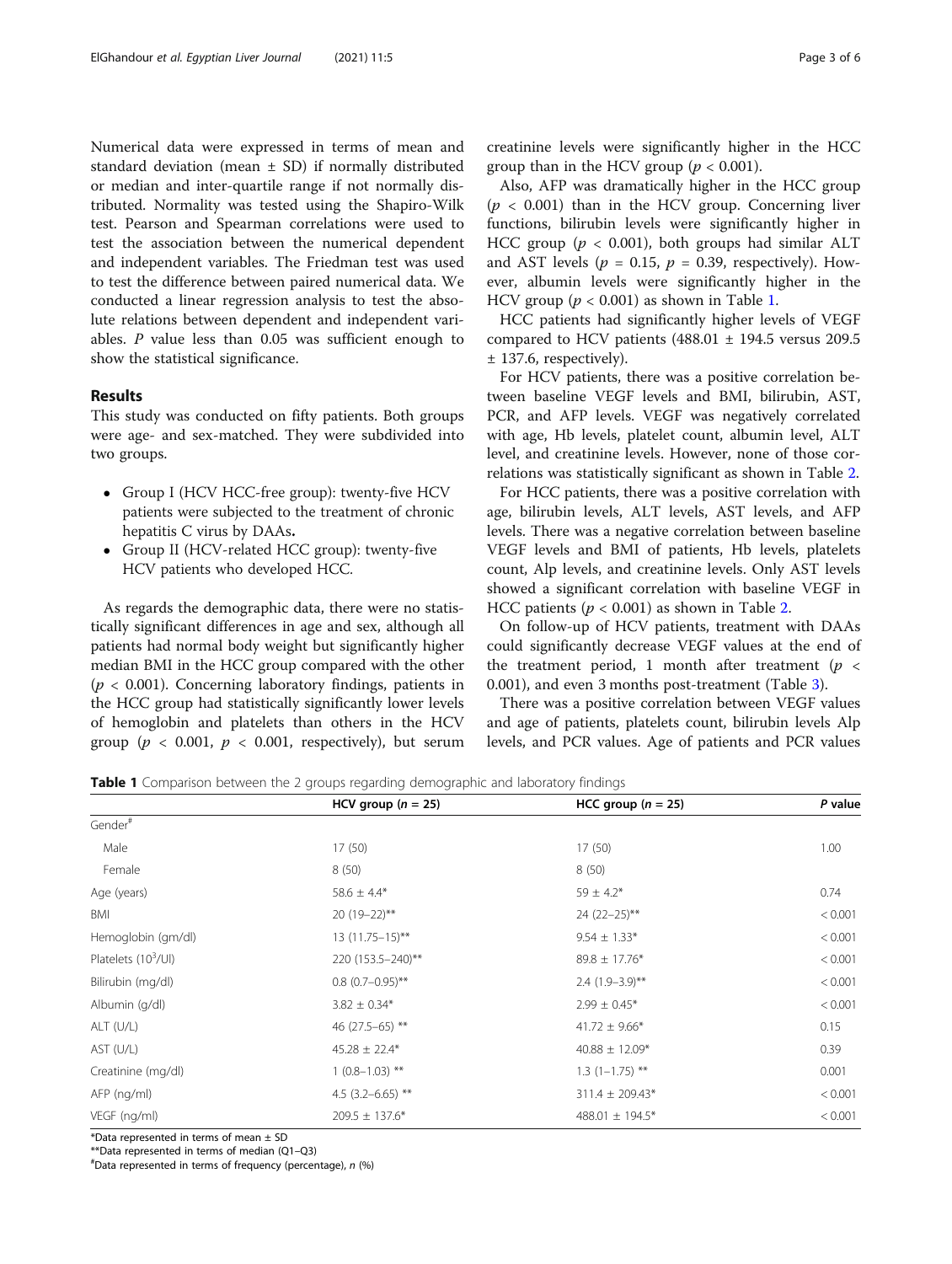| Variable               | HCV group $(n = 25)$           |         |                                | HCC group $(n = 25)$ |  |
|------------------------|--------------------------------|---------|--------------------------------|----------------------|--|
|                        | <b>Correlation coefficient</b> | P value | <b>Correlation coefficient</b> | P value              |  |
| Age (years)            | $-0.238^{P}$                   | 0.251   | $0.281$ <sup>P</sup>           | 0.174                |  |
| BMI                    | 0.06 <sup>S</sup>              | 0.77    | $-0.142^{P}$                   | 0.5                  |  |
| Hb (gm/dl)             | $-0.12^{5}$                    | 0.56    | $-0.344^P$                     | 0.09                 |  |
| Platelets $(10^3$ /Ul) | $-0.14^{5}$                    | 0.5     | $-0.07^P$                      | 0.72                 |  |
| Bilirubin (mg/dl)      | $0.05^{\rm S}$                 | 0.83    | $0.07^P$                       | 0.74                 |  |
| Albumin (g/dl)         | $-0.161^P$                     | 0.441   | $-0.37^P$                      | 0.07                 |  |
| ALT (U/L)              | $-0.02^{\rm S}$                | 0.93    | 0.07 <sup>P</sup>              | 0.713                |  |
| AST (U/L)              | 0.086 <sup>P</sup>             | 0.68    | $0.67^P$                       | < 0.001              |  |
| Creatinine (mg/dl)     | $-0.215^{5}$                   | 0.3     | $-0.03^{P}$                    | 0.89                 |  |
| <b>HCV-PCR</b>         | 0.11 <sup>S</sup>              | 0.6     |                                |                      |  |
| AFP (ng/ml)            | $0.325^{S}$                    | 0.113   | 0.02 <sup>P</sup>              | 0.93                 |  |

<span id="page-3-0"></span>Table 2 Correlation between baseline VEGF and laboratory findings in both groups

P Pearson correlation

<sup>S</sup>Spearman correlation

were significant determinants of SVR VEGF values ( $p =$ 0.0[4](#page-4-0),  $p = 0.03$ , respectively) as shown in Table 4.

After adjustment of the co-founding factors through linear regression analysis, we found that neither age of patients nor PCR values were significant predictors of the VEGF value 3 months post-treatment by DAAs ( $p =$ 0.064,  $p = 0.219$ , respectively) as shown in Table [5](#page-4-0).

## **Discussion**

The modern use of direct-acting antiviral drugs (DAAs) in the treatment of HCV has a major advantage in achieving more than 90% SVR despite the degree of liver cirrhosis. This allowed the treatment of many more patients, some of them with more advanced liver function impairment and more susceptibility for HCC [\[17\]](#page-5-0). However, the impact of DAA-based treatment on HCC occurrence in patients with cirrhosis is still controversial.

In this study, we found high statistically significant higher VEGF serum level in HCC patients than in HCV patients reflecting the pro-inflammatory and proangiogenic state that continued from benign to malignant liver disease and the impact of VEGF in addition to other angiogenic and growth factors on the growth, propagation,

and spread of HCC as previously reported by Villani et al. [[16](#page-5-0)], Debes et al. [[18](#page-5-0)], and Faillaci et al. [[19](#page-5-0)].

In spite of the great advancement in the HCV treatment after DAA introduction and achievement of more than 90% SVR in respective of fibrosis stage, which will improve the HCV natural history of infection, however, several recent reports have raised concerns about DAA treatment because of higher rates of HCC recurrence observed after DAA therapy [[16,](#page-5-0) [20](#page-5-0)] and even early occurrence of HCC after treatment by DAAs [[21\]](#page-5-0).

We addressed in this study the possibility that serum VEGF after successful viral eradication by DAAs may be one of the molecular mechanisms responsible for early occurrence and recurrence of HCC as reported by Villani et al. [[16](#page-5-0)]; however, we found that serum VEGF in our studied patients dropped after 1 month and 3 months after DAA treatment in controversy to the finding of Villani et al. who reported that although DAAs reduce the inflammation, they increase serum VEGF level and they considered this as a rationale for HCC occurrence risk during anti-HCV treatment; however, due to different finding in the present study in our patients, this reflects the different population number and characteristics

Table 3 VFGF through the study period

| <b>TWART &amp; TECK CHICAGO CHIC SCAGO</b> POINT OF |                     |                  |                  |  |
|-----------------------------------------------------|---------------------|------------------|------------------|--|
| <b>HCV</b> group                                    | <b>VEGF1</b>        | <b>VEGF2</b>     | <b>VEGF3</b>     |  |
| Values (median (Q1-Q3))                             | 173.4 (146.6-199.3) | 42.2 (31.3-78.3) | 44.1 (31.8-55.3) |  |
| $P$ value                                           | < 0.001             |                  |                  |  |
| Post hoc                                            |                     |                  |                  |  |
| VEGF1-VEGF2                                         | < 0.001             |                  |                  |  |
| VEGF1-VEGF3                                         | < 0.001             |                  |                  |  |
| VEGF2-VEGF3                                         | 0.09                |                  |                  |  |
|                                                     |                     |                  |                  |  |

VEGF1 measured at the end of treatment, VEGF2 measured one month after the end of treatment, and VEGF3 measured 3 months after the end of treatment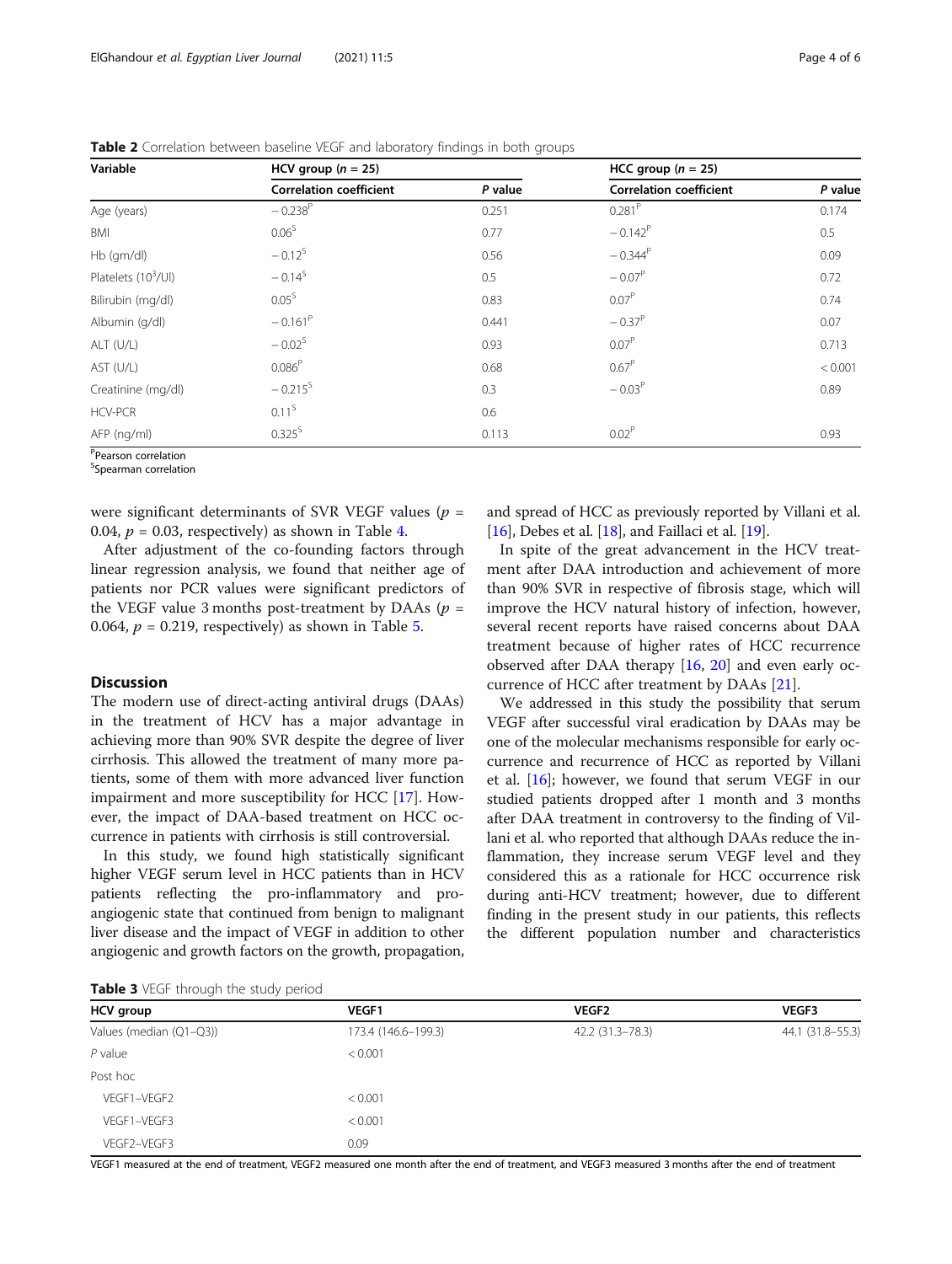<span id="page-4-0"></span>Table 4 Correlation between 3 months VEGF values and laboratory findings in HCV HCC-free patients

| <b>Variables</b>               | <b>Correlation coefficient</b> | P value |
|--------------------------------|--------------------------------|---------|
| Age (years)                    | $0.414^{P}$                    | $0.04*$ |
| BMI                            | $-0.34^{5}$                    | 0.09    |
| Hemoglobin (g/dl)              | $-0.16^{5}$                    | 0.44    |
| Platelets(10 <sup>3</sup> /Ul) | $0.11^{5}$                     | 0.59    |
| Bilirubin (mg/dl)              | 0.003 <sup>S</sup>             | 0.99    |
| Albumin (g/dl)                 | $0.13^{P}$                     | 0.54    |
| ALT (U/L)                      | $-0.037^{5}$                   | 0.86    |
| AST (U/L)                      | $-0.025^{P}$                   | 0.9     |
| Creatinine (mg/dl)             | $-0.067^{\rm S}$               | 0.75    |
| <b>HCV-PCR</b>                 | $0.44^P$                       | $0.03*$ |

P Pearson correlation

<sup>S</sup>Spearman correlation

\*Statistically significant

included in different studies and reflect the multi-factorial explanation for HCC occurrence after DAA therapy.

It is known that platelets can produce many growth factors for HCC including VEGF [[22\]](#page-5-0). We found statistically significant thrombocytopenia ( $p < 0.001$ ) in the HCC group in contrast to the HCV group; this comes in agreement with the study by Carr et al. who demonstrated that non-cirrhotic HCC patients have lower levels of thrombocytopenia than cirrhotic HCC patients specially in those patients who had larger tumors [\[23](#page-5-0)]. In the current study, there was statistically significant anemia ( $p < 0.001$ ) in the HCC group, and this reflect the impact of developing HCC on the deterioration of liver function reserve and deterioration of portal hypertension with increased anemia whether related to malignancy or portal hypertension related to blood loss and reduced platelet count expected in cirrhotic patients with or without malignancy.

In this study, we found highly statistically significantly higher serum AFP in the HCC group in comparison with the HCV infection group; this comes in agreement with Zhang et al. who estimated the performance of AFP in diagnosing HCC and they found that AFP serum level is a good sensitive biomarker to diagnose HCC whether used alone or combined with ultrasound, they found that 400 ng/mL was better than 200 ng/mL as a cutoff value for diagnosis of HCC [[24](#page-5-0)].

Table 5 Linear regression analysis to predict SVR VEGF values in HCV patients

| <b>Variables</b> | R           |       | Confidence interval |             |
|------------------|-------------|-------|---------------------|-------------|
|                  |             | value | Lower bound         | Upper bound |
| Age              | 1.94        | 0.064 | $-0.123$            | 4.006       |
| <b>PCR</b>       | $-0.000017$ | 0.219 | $-0.000045$         | 0.000011    |

Also, we found that BMI was significantly higher in HCC patients than in HCV group ( $p < 0.001$ ); this comes in agreement with study by Divella et al. who explores the risk of obesity in the development of HCC whether due to the post-viral cirrhosis or in NAFLD [[25\]](#page-5-0).

As regards the serum creatinine level, it was significantly higher in the HCC group ( $p < 0.001$ ). Shariff et al. suggested that this increase may be due to the increased metabolic activity that resulted in the increased rate of cellular turnover causing overproduction of carnitine to be sufficient for beta-oxidation and excessive needs of energy [[26\]](#page-5-0). However, reduced serum creatinine in case of chronic liver disease can be due to a 50% decline in hepatic production of creatine; it can be also attributed not only to accumulation of extracellular fluid in the form of edema and ascites which increases the volume of distribution but also to malnutrition and decrease in muscular mass related to recurrent attacks of sepsis affecting satiety of patients [[20\]](#page-5-0).

Regarding serum albumin, it was significantly lower in the HCC group also ( $p < 0.001$ ); this result agrees fully with Carr and Guerra who studied the association between serum albumin levels and HCC severity [[27](#page-5-0)]. Albumin production is a marker for hepatocyte function differentiation; low serum albumin level may denote poorly differentiated and more aggressive HCC; on the other hand, normal serum albumin level can be a good indicator for well-differentiated, slowly growing HCCs [[28\]](#page-5-0). However, low albumin level reflects also poor nutrition and could be an indicator of bad prognosis [[29](#page-5-0)]

In this study, we found significantly higher bilirubin in HCC patients compared to the HCV patients' group, and this comes in contact with the study by Carr et al. who also stated that abnormal levels of bilirubin in HCC patients reflect a poor prognosis in contrast to those with normal levels [\[30\]](#page-5-0).

In our Egyptian cohort of cirrhotic HCV-related and HCC patients, the number is relatively small and genotype 4 is different from other genotypes in other studies, and in addition, other molecular mechanisms may be more involved in our Egyptian patients as alteration of immune system function and inflammatory cytokines.

# Conclusion

After successful viral eradication by DAAs, VEGF, the one responsible for both physiological and pathological angiogenesis in HCC, significantly decrease at end of treatment, after 1 month and 3 months of treatment. So, we can conclude that VEGF is not incriminated in the debate of increased incidence of HCC after treatment by DAAs.